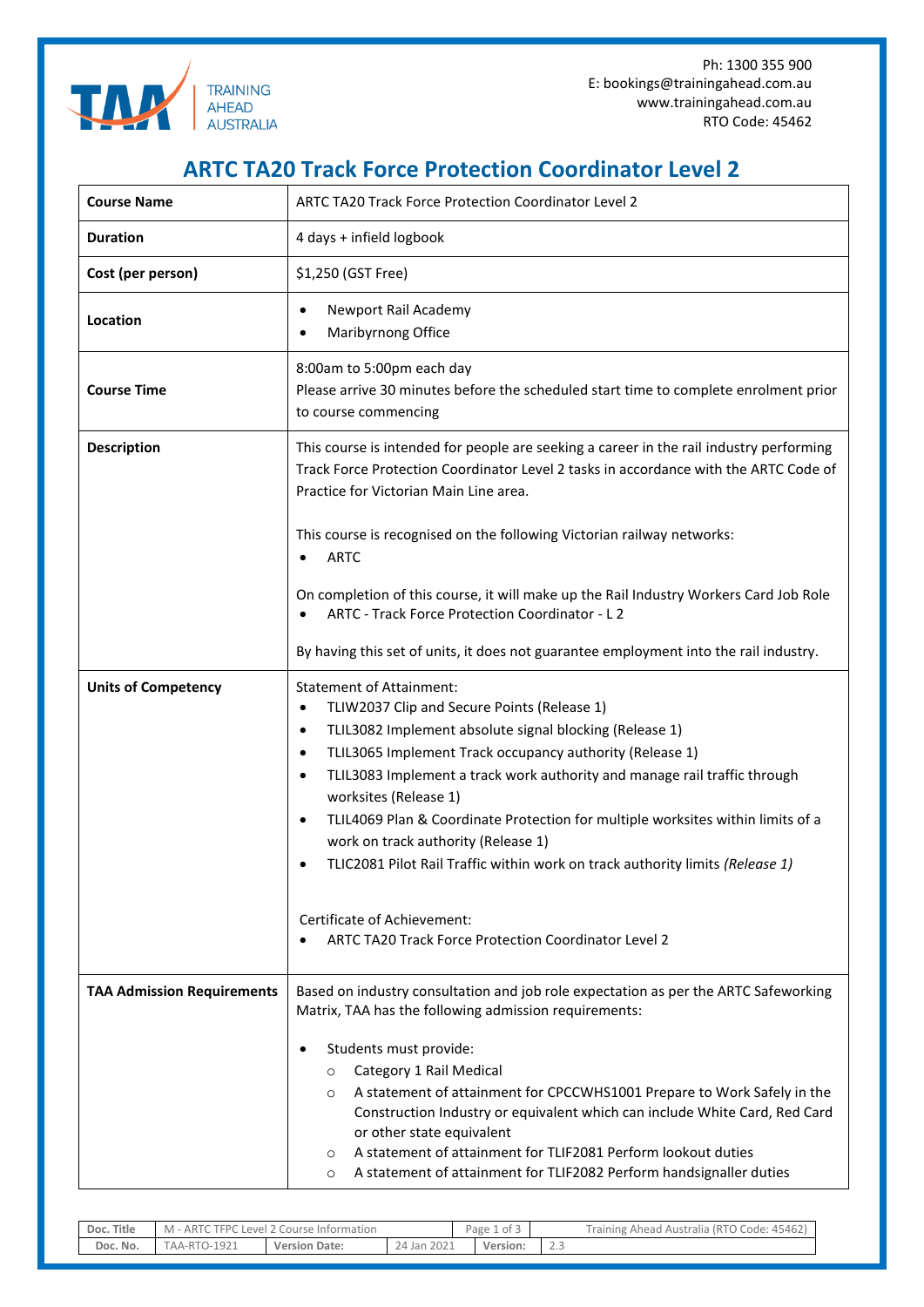| <b>TRAINING</b><br><b>AHEAD</b><br><b>AUSTRALIA</b> |
|-----------------------------------------------------|

Ph: 1300 355 900 E: bookings@trainingahead.com.au www.trainingahead.com.au RTO Code: 45462

|                                                                                   | A statement of attainment for TLIW2001 Operate under track protection<br>$\circ$<br>rules<br>A statement of attainment for TLIF3083 Conduct track protection<br>$\circ$<br>assessment<br>A statement of attainment for TLIF2097 Use audible track warning devices<br>$\circ$<br>A certificate of achievement for ARTC TA20 Track Force Protection<br>$\circ$<br>Coordinator Level 1<br>A statement of attainment for TLIF2080 Safely access the rail corridor or;<br>$\circ$<br>If statement of attainment cannot be provided, their Rail Industry Worker<br>Number (RIW) and Date of Birth to verify prior completion of pre-requisites.<br>Students are required to organise with an employer to complete the infield<br>٠<br>logbook hours with. TAA does not organise work placement.<br>TAA requires all students to be 18 years of age or older |  |
|-----------------------------------------------------------------------------------|-------------------------------------------------------------------------------------------------------------------------------------------------------------------------------------------------------------------------------------------------------------------------------------------------------------------------------------------------------------------------------------------------------------------------------------------------------------------------------------------------------------------------------------------------------------------------------------------------------------------------------------------------------------------------------------------------------------------------------------------------------------------------------------------------------------------------------------------------------|--|
| <b>TAA Administration</b><br><b>Requirements</b><br><b>What to Bring and Wear</b> | The practical will be completed in a simulated rail corridor and full PPE will be<br>required. The following PPE is a mandatory requirement:<br>Work boots - ankle supportive, steel capped and lace up<br>$\bullet$<br>Long pants<br>٠<br>Long sleeve high visibility shirt or high visibility vest<br>٠<br>Eye protection - safety glasses<br>٠<br>Hard hat<br>Safety gloves<br>Face mask (as per state COVID19 requirements)<br>If PPE is not provided, it can be purchased from the Training Ahead office for \$40<br>(This includes a hard hat, vest, gloves, safety glasses and a face mask)<br>Example of required PPE below:                                                                                                                                                                                                                  |  |
| <b>Pre-Requisites</b>                                                             | No pre-requisites as per training.gov                                                                                                                                                                                                                                                                                                                                                                                                                                                                                                                                                                                                                                                                                                                                                                                                                 |  |
| <b>Course Entry Requirements</b>                                                  | No entry requirements as per training.gov                                                                                                                                                                                                                                                                                                                                                                                                                                                                                                                                                                                                                                                                                                                                                                                                             |  |
| <b>Assessment Type</b>                                                            | Theory, practical assessment and in field logbook hours                                                                                                                                                                                                                                                                                                                                                                                                                                                                                                                                                                                                                                                                                                                                                                                               |  |

| Doc. Title | TFPC<br>ARTL<br>Level<br>. Course Information<br>M |                      | ` of 3<br>Page<br><u>_</u> |  |          | Code: 45462<br>(RTO<br>raining.<br>Australia<br>† Ahead ∧ |  |
|------------|----------------------------------------------------|----------------------|----------------------------|--|----------|-----------------------------------------------------------|--|
| Doc. No.   | $7 - 1921$<br>$IAA-RTC$                            | <b>Version Date:</b> | 2021<br>24 Jan.            |  | Version: | $\sim$<br>ر . د<br>___                                    |  |